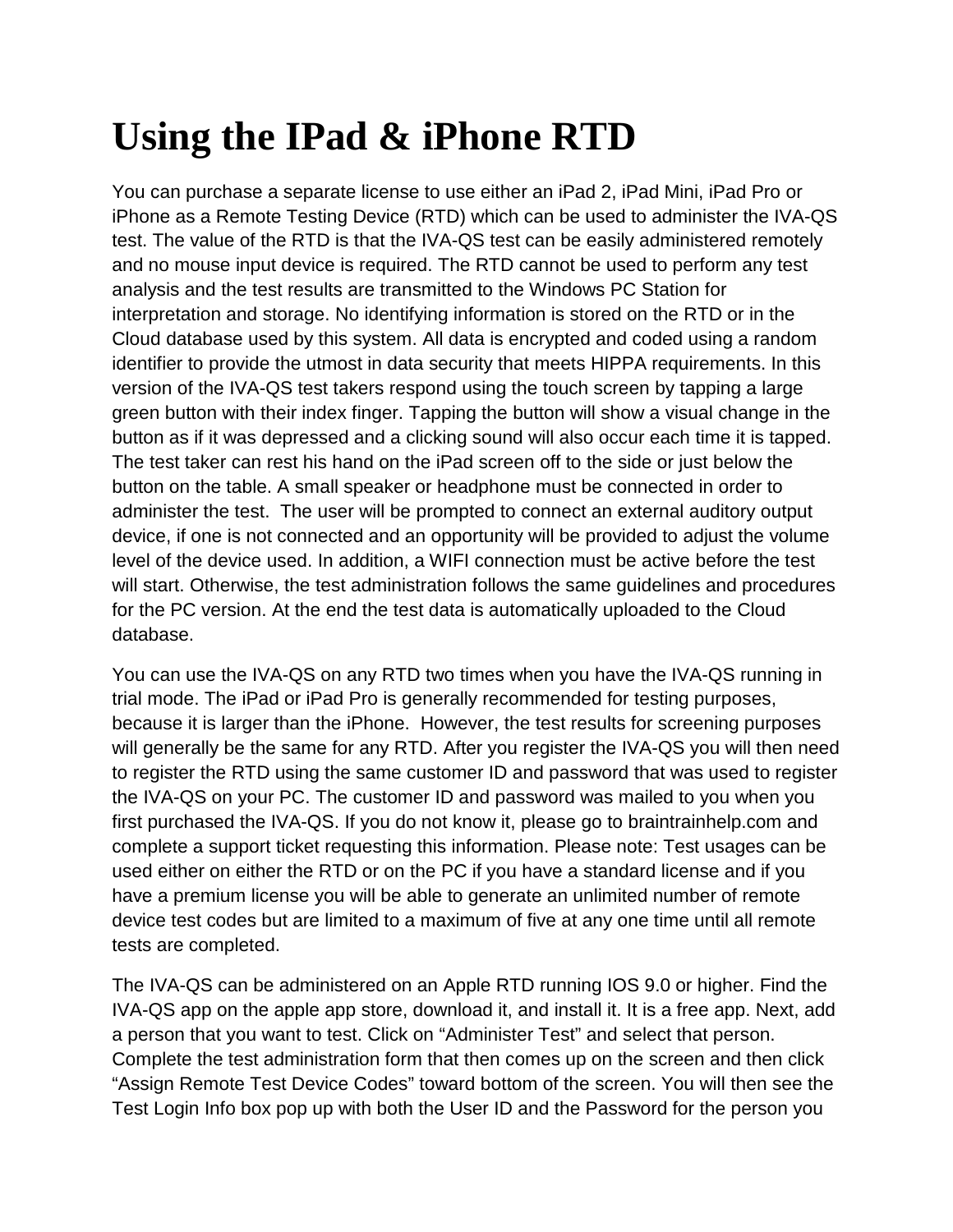just registered to test. You can email or print out this information for future use. If you have a Premium kit, you may only generate up to 20 Remote Test Licenses (per remote device) at any time. The Standard testing kit is only limited by the number of tests you have available. After you have the user ID and password you will need to open the IVA-QS app on the RTD and enter them in order to take the test. If you are running in trial mode you will not have to register the RTD for the first two free trials. Once you have registered your IVA-QS, you will be prompted on the IVA-QS app to register that RTD. To register it you will need to enter your customer ID and password, as directed. Later, you can unregister this RTD if you desire and register another RTD in its place. Initially, you have one RTD license but you can purchase more RTD licenses accessing the "Registration & Support" menu option from the main screen. The number of RTD licenses purchased and Days Remaining for these licenses are displayed in the Purchase/Renew Remote Test Licenses box. These RTD licenses have their own expiration date that may be different from the IVA-QS subscription and will need to be renewed separately. RTDs that are registered can be used as long as the main IVA-QS license is active and/or unused tests are available to be generated using the "Assign Remote Test Device Codes" button located in the Administer Test box.

To administer the IVA-QS on the RTD you will need to place the RTD flat on the table or you may choose to adjust it at a slight angle. You will also need to plug in headphones or external speakers. Testing is not permitted using the RTD's built in speakers because of their poor quality. To interrupt the test there is a slightly visible swipe bar at the upper edge of the screen. Swipe this bar and you will be given an option to either start the test over again or to end the test and go back to the login screen. The test can never be resumed once it has been interrupted. The test use code is always available for use until you fully complete the test and, thus, can be re-entered at a later time. It is also strongly recommended that you do not use overhead lights in the room where you are doing the testing because the test taker will very likely see a glare on the iPad screen. It is suggested that you have the person place their dominant hand either off to the side of the green "Tap Here" button or directly below it. Thus, It is permissible to have them position their finger directly over the "Tap Here" button while the rest of their hand would not touch the RTD screen or for the rest of the test taker's hand to rest on the RTD screen. Choose whichever position would be most comfortable for the individual. As noted, it is perfectly alright for their hand to rest to the side on the RTD screen and for their other fingers to be touching the iPad screen. When they do touch the "Tap Here" button they will hear a 'tap' sound. Test takers are not to be discouraged from playing and tapping on the test during the instruction, holding their finger down on the tap button or double clicking the button because these fidgety test behaviors count as significant fine motor hyperactive events. If the test taker does remove their finger from the screen, then they are to be instructed to place it back over top of the "Tap Here" button.